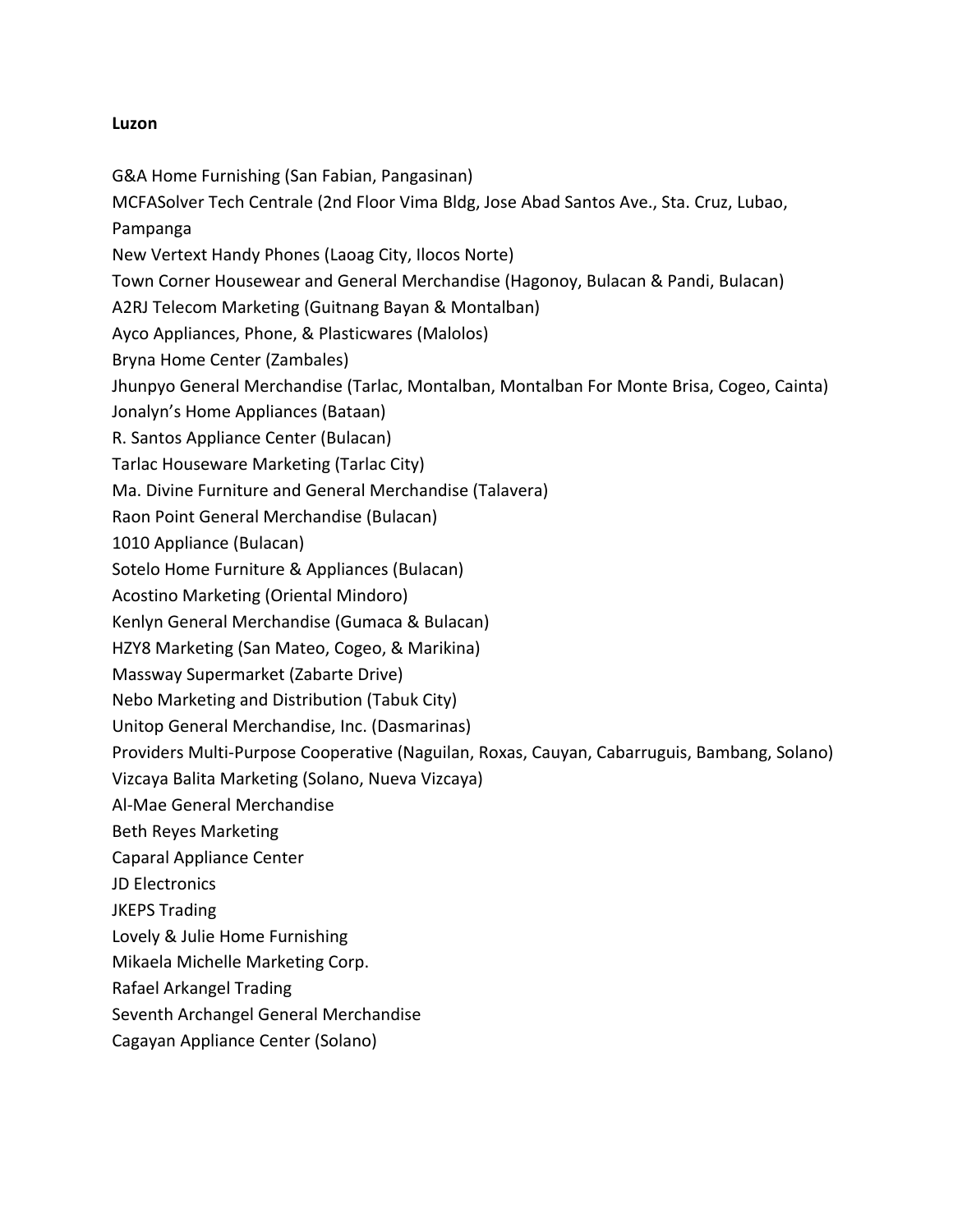## **Visayas**

G5G Appliance Marketing (Iloilo) Rose Furniture (Antique)

## **Mindanao**

Melgene Aircon Marketing & Services (Cotabato) HomeSweetieHome Home Appliances and Furniture (Cotabato) Arez Digital Appliance Co. Inc. (Cagayan de Oro)

#### **Concept Stores**

XTREME Appliances Concept Store Cauayan XTREME Appliances Concept Store Laoag-Chendain XTREME Appliances Concept Store Capitol Main XTREME Appliances Concept Store Batac, Ilocos Norte XTREME Appliances Concept Store Cainta XTREME Appliances Concept Store Tarlac

#### **Soon To Open**

XTREME Appliances Concept Store Indang XTREME Appliances Concept Store Naga XTREME Appliances Concept Store Tacloban XTREME Appliances Concept Store Bambang XTREME Appliances Concept Store Mariveles XTREME Appliances Concept Store Lipa XTREME Appliances Concept Store Lucena XTREME Appliances Concept Store LITEX XTREME Appliances Concept Store Baler, Aurora XTREME Appliances Concept Store Malolos XTREME Appliances Concept Store Tabuk, Kalinga XTREME Appliances Concept Store Norzagaray XTREME Appliances Concept Store Tutuban XTREME Appliances Concept Store Marcelino XTREME Appliances Concept Store Florida Blanca XTREME Appliances Concept Store Guagua